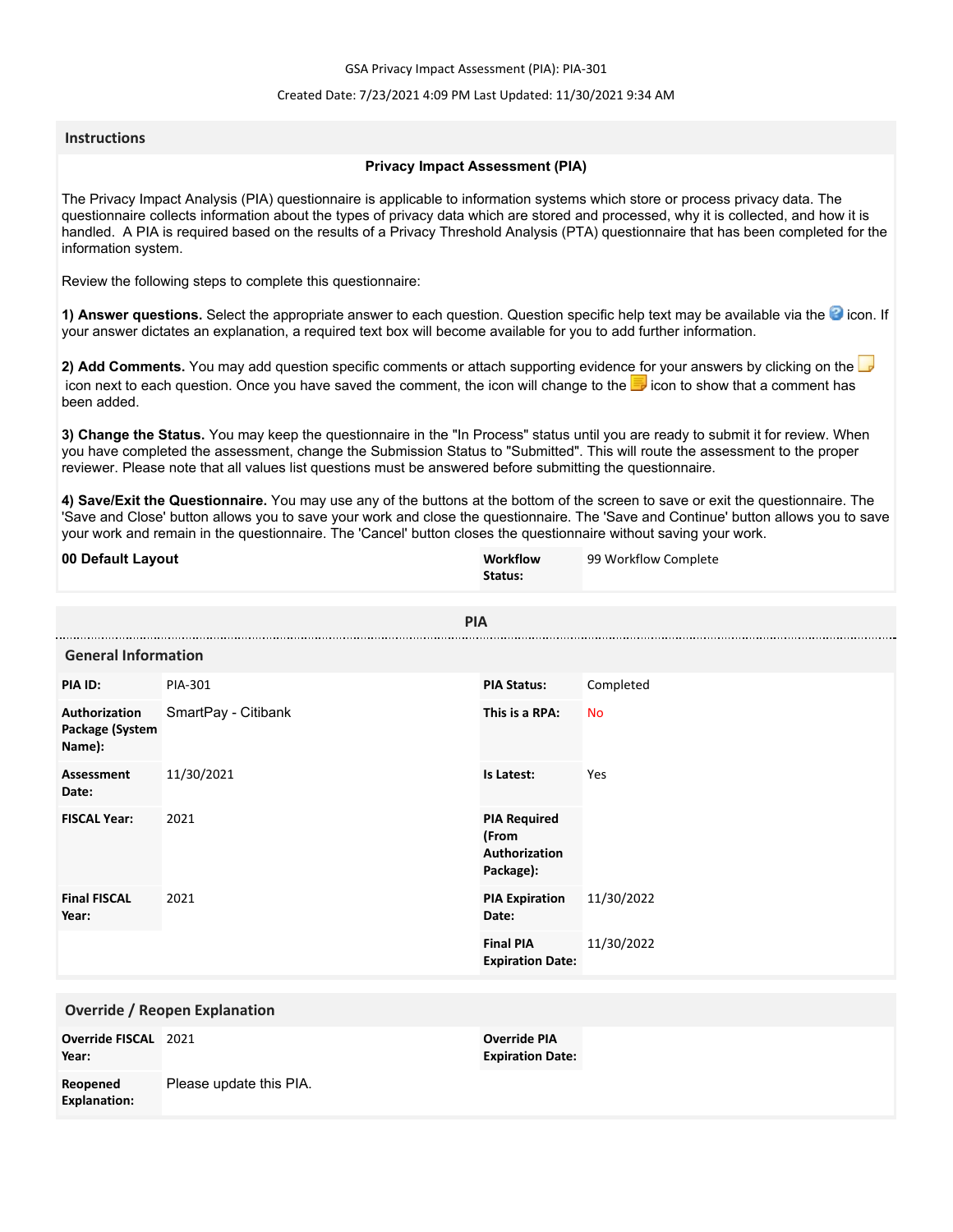| <b>Other Stakeholders</b>    |                                                                                                                                       |                            |                                                                                                                                                                                                                                                   |
|------------------------------|---------------------------------------------------------------------------------------------------------------------------------------|----------------------------|---------------------------------------------------------------------------------------------------------------------------------------------------------------------------------------------------------------------------------------------------|
|                              | <b>Stakeholders (not in Approval Process)</b>                                                                                         |                            |                                                                                                                                                                                                                                                   |
| <b>System Owner</b><br>(SO): | Shea, David J                                                                                                                         | Authorization<br>Official: | Samant, Sagar S                                                                                                                                                                                                                                   |
| <b>System Owner (eMail)</b>  |                                                                                                                                       |                            |                                                                                                                                                                                                                                                   |
| Name (Full)                  |                                                                                                                                       |                            |                                                                                                                                                                                                                                                   |
| David Shea                   |                                                                                                                                       |                            |                                                                                                                                                                                                                                                   |
|                              | <b>Authorization Official (eMail)</b>                                                                                                 |                            |                                                                                                                                                                                                                                                   |
| Name (Full)                  |                                                                                                                                       |                            |                                                                                                                                                                                                                                                   |
| Sagar Samant                 |                                                                                                                                       |                            |                                                                                                                                                                                                                                                   |
|                              |                                                                                                                                       |                            |                                                                                                                                                                                                                                                   |
| <b>PIA Overview</b>          |                                                                                                                                       |                            |                                                                                                                                                                                                                                                   |
|                              | A.System Name: A. System, Application, or Project Name:                                                                               |                            | SmartPay - Citibank                                                                                                                                                                                                                               |
| <b>B.Includes:</b>           | B. System, application, or project includes information about:                                                                        |                            | Individuals who apply for and use Federal<br>Government travel and purchase accounts.                                                                                                                                                             |
| <b>C.Categories:</b>         | C. For the categories listed above, how many records are there<br>for each?                                                           |                            | Travel: 3,499,182 Cards Purchase: 304,400<br>Cards To be determined Annually                                                                                                                                                                      |
| D.Data<br>Elements:          | D. System, application, or project includes these data elements:                                                                      |                            | Name, Contact Information (e.g., address,<br>telephone number, email address), Social<br>Security Number (SSN), Permanent Account<br>Number (PAN), Information about individuals<br>provided by third parties (e.g. employer, credit<br>reports,) |
| Overview:                    |                                                                                                                                       |                            |                                                                                                                                                                                                                                                   |
| <b>PIA-0.1:</b>              | Is this a new PIA or Recertification request?                                                                                         |                            | <b>Annual Recertification</b>                                                                                                                                                                                                                     |
| <b>PIA-0.</b><br>1Changes:   | If you are reviewing this for annual recertification, please confirm if<br>there are any changes in the system since last signed PIA? |                            | No, Changes                                                                                                                                                                                                                                       |

| <b>Comments</b>      |           |      |         |            |
|----------------------|-----------|------|---------|------------|
| <b>Question Name</b> | Submitter | Date | Comment | Attachment |
| No Records Found     |           |      |         |            |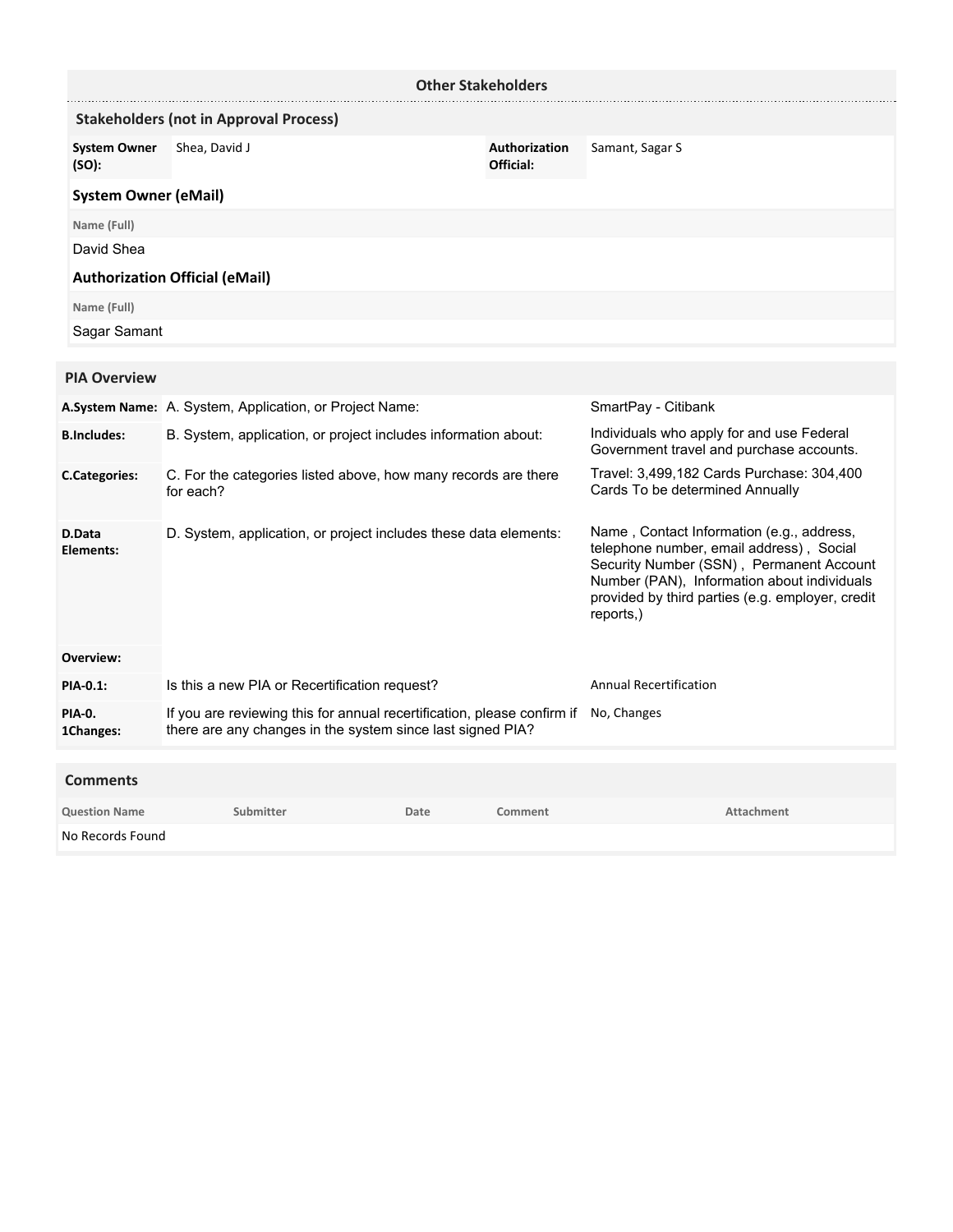| 1.0 Purpose of Collection                                             |                                                                                                                                           |                                                            |                                                                                                                                                                                                                                                                                                                                                                                                                                                                                                                                                                                                                                                                                                                                                                                                                                                                                                                                                                                                                                                                                                                                                              |
|-----------------------------------------------------------------------|-------------------------------------------------------------------------------------------------------------------------------------------|------------------------------------------------------------|--------------------------------------------------------------------------------------------------------------------------------------------------------------------------------------------------------------------------------------------------------------------------------------------------------------------------------------------------------------------------------------------------------------------------------------------------------------------------------------------------------------------------------------------------------------------------------------------------------------------------------------------------------------------------------------------------------------------------------------------------------------------------------------------------------------------------------------------------------------------------------------------------------------------------------------------------------------------------------------------------------------------------------------------------------------------------------------------------------------------------------------------------------------|
| PIA-1.1:                                                              | What legal authority and/or agreements allow GSA to collect,<br>maintain, use, or disseminate the information?                            |                                                            | A contractual relationship is in place between<br>Citi and the Federal agencies, and all card<br>accounts for individuals are opened at the<br>request of the agencies. The Citi Commercial<br>Card Service GSA SmartPay3 contract number<br>is GS-36F-GA002. Authority for maintenance of<br>the system includes the following Executive<br>Orders (EO) and statutes: E.O. 9397; E.O.<br>12931; 40 U.S.C. Sec. 501-502                                                                                                                                                                                                                                                                                                                                                                                                                                                                                                                                                                                                                                                                                                                                      |
| <b>PIA-1.2:</b>                                                       | Is the information searchable by a personal identifier, for example<br>a name or Social Security number?                                  |                                                            | <b>Yes</b>                                                                                                                                                                                                                                                                                                                                                                                                                                                                                                                                                                                                                                                                                                                                                                                                                                                                                                                                                                                                                                                                                                                                                   |
| PIA-1.2a:                                                             | If so, what Privacy Act System of Records Notice(s) (SORN(s))<br>applies to the information being collected?                              |                                                            | <b>Existing SORN applicable</b>                                                                                                                                                                                                                                                                                                                                                                                                                                                                                                                                                                                                                                                                                                                                                                                                                                                                                                                                                                                                                                                                                                                              |
|                                                                       |                                                                                                                                           | PIA-1.2 System<br><b>Of Record</b><br>Notice (SORN)<br>CR: |                                                                                                                                                                                                                                                                                                                                                                                                                                                                                                                                                                                                                                                                                                                                                                                                                                                                                                                                                                                                                                                                                                                                                              |
| PIA-1.2 System<br>of Records<br>Notice(s)<br>(Legacy Text):           | What System of Records Notice(s) apply/applies to the<br>information?                                                                     |                                                            | GSA/GOVT-6 GSA SmartPay Purchase Charge<br>Card Program and GSA/GOV-3 Travel Charge<br>Card Program SORNs apply to the information<br>being collected.                                                                                                                                                                                                                                                                                                                                                                                                                                                                                                                                                                                                                                                                                                                                                                                                                                                                                                                                                                                                       |
| PIA-1.2b:                                                             | Explain why a SORN is not required.                                                                                                       |                                                            |                                                                                                                                                                                                                                                                                                                                                                                                                                                                                                                                                                                                                                                                                                                                                                                                                                                                                                                                                                                                                                                                                                                                                              |
| PIA-1.3:                                                              | Has an information collection request (ICR) been submitted to or<br>approved by the Office of Management and Budget (OMB)?                |                                                            | No                                                                                                                                                                                                                                                                                                                                                                                                                                                                                                                                                                                                                                                                                                                                                                                                                                                                                                                                                                                                                                                                                                                                                           |
| <b>PIA-1.3</b><br><b>Information</b><br><b>Collection</b><br>Request: | Provide the relevant names, OMB control numbers, and expiration<br>dates.                                                                 |                                                            |                                                                                                                                                                                                                                                                                                                                                                                                                                                                                                                                                                                                                                                                                                                                                                                                                                                                                                                                                                                                                                                                                                                                                              |
| <b>PIA-1.4:</b>                                                       | What is the records retention schedule for the information<br>system(s)? Explain how long and for what reason the information<br>is kept. |                                                            | In accordance with GSAs contract with Citi, Citi<br>shall maintain electronic records of all<br>transactions for a period of six (6) years after<br>final contract payment. Final contract payment<br>is defined as the final payment for the particular<br>charge under each agency's/organizations task<br>order. Contractors shall provide online access to<br>data (e.g., through the EAS) to GSA and the<br>agency/organization for six (6) years after the<br>occurrence of each transaction.<br>Review/approval and reconciliation data are<br>considered to be parts of the transaction and<br>shall be subject to the same six (6) year record<br>retention requirement. Should an<br>agency/organization decide to use the<br>Contractors EAS as their official record keeping<br>system then the agency's/organizations data,<br>shall be subject to the same six (6) year record<br>retention requirement from the date of creation.<br>Longer transaction record retention and retrieval<br>requirements than those mentioned above may<br>be necessary and will be specified by an<br>agency/organization in task order level<br>requirements. |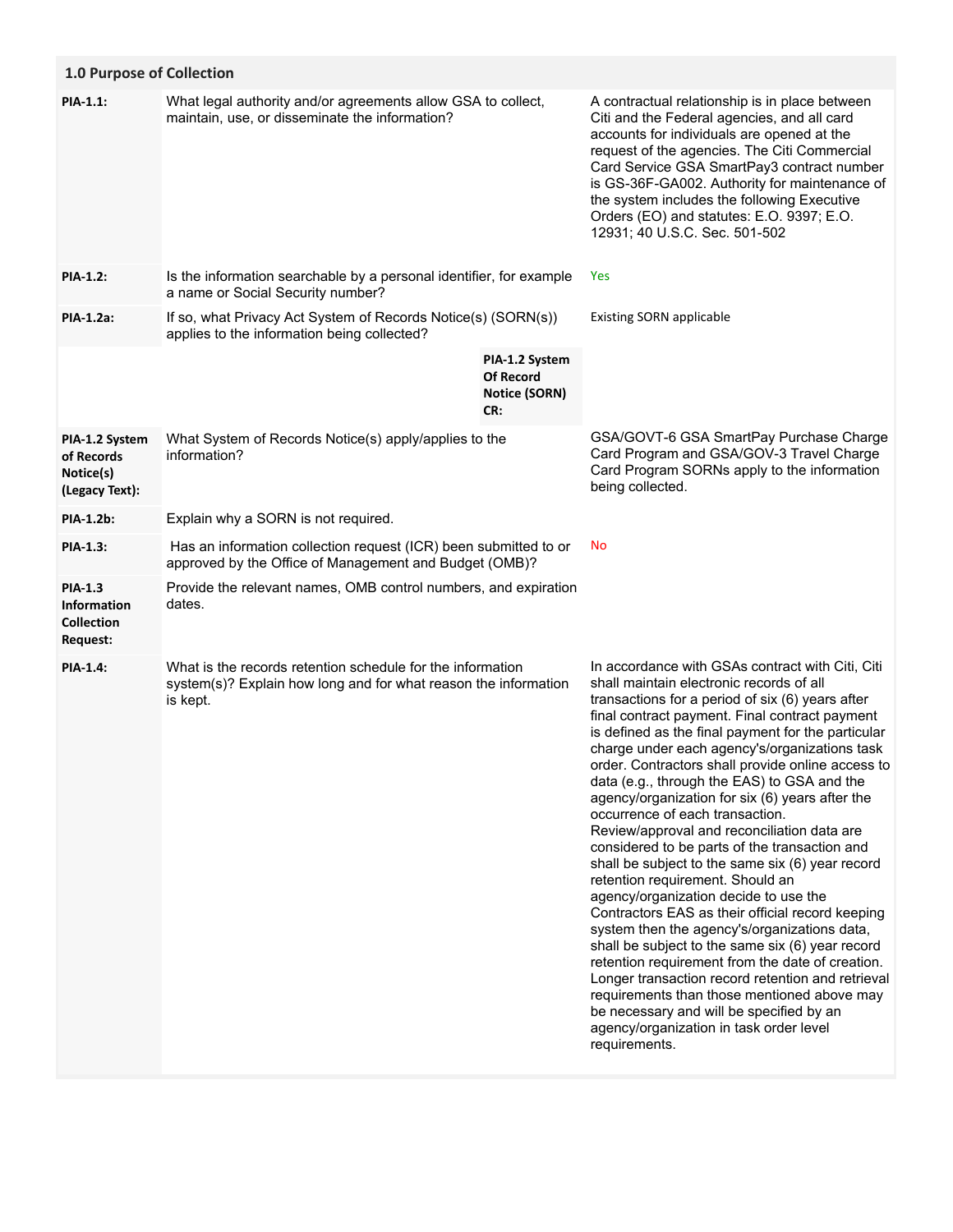## **2.0 Openness and Transparency**

Users are apprised of Citi's privacy policies through Citia<sup>€™</sup>s website: "https://www.citigroup.com/citi/privacy.htmlâ **PIA-2. 1Explain:** If not, please explain. Will individuals be given notice before the collection, maintenance, Yes use or dissemination and/or sharing of personal information about them? **PIA-2.1:**

€. Additionally, privacy information is provided to users on a yearly basis and may be provided through links in the individual program applications. Lastly, the Citi Chief Privacy Office has established a Privacy Program, which includes a Global Privacy Policy, and jurisdictionally specific privacy policies where required. The Citi privacy program also follows GSA and NIST guidance for PIAs, and ensures that the highest quality of data protection for PII is used and is in accordance with applicable laws and recommendations. According to Citi Privacy and Confidentiality Policy, disclosures regarding the collection, use and sharing of PII and Customer Data must be clear, visible and easily accessible, and available or provided before or at the time of collection of the PII and Customer Data, or as soon after the collection as feasible.

# **3.0 Data Minimization**

| PIA-3.1:                     | Why is the collection and use of the PII necessary to the project or<br>system?                | Citibank Commercial Cards System (CCCS) is<br>used as a product processor for commercial<br>card transactions. It has a front-end website for<br>cardholders to view their account details and a<br>website for clients to view analytical details for a<br>commercial cards program. All PII collected,<br>such as name, contact information, SSN, etc., is<br>required for the business logic processing, such<br>as, online application, customer email<br>notification, and statement delivery. |
|------------------------------|------------------------------------------------------------------------------------------------|-----------------------------------------------------------------------------------------------------------------------------------------------------------------------------------------------------------------------------------------------------------------------------------------------------------------------------------------------------------------------------------------------------------------------------------------------------------------------------------------------------|
| <b>PIA-3.2:</b>              | Will the system, application, or project create or aggregate new<br>data about the individual? | <b>No</b>                                                                                                                                                                                                                                                                                                                                                                                                                                                                                           |
| <b>PIA-3.</b><br>2Explained: | If so, how will this data be maintained and used?                                              |                                                                                                                                                                                                                                                                                                                                                                                                                                                                                                     |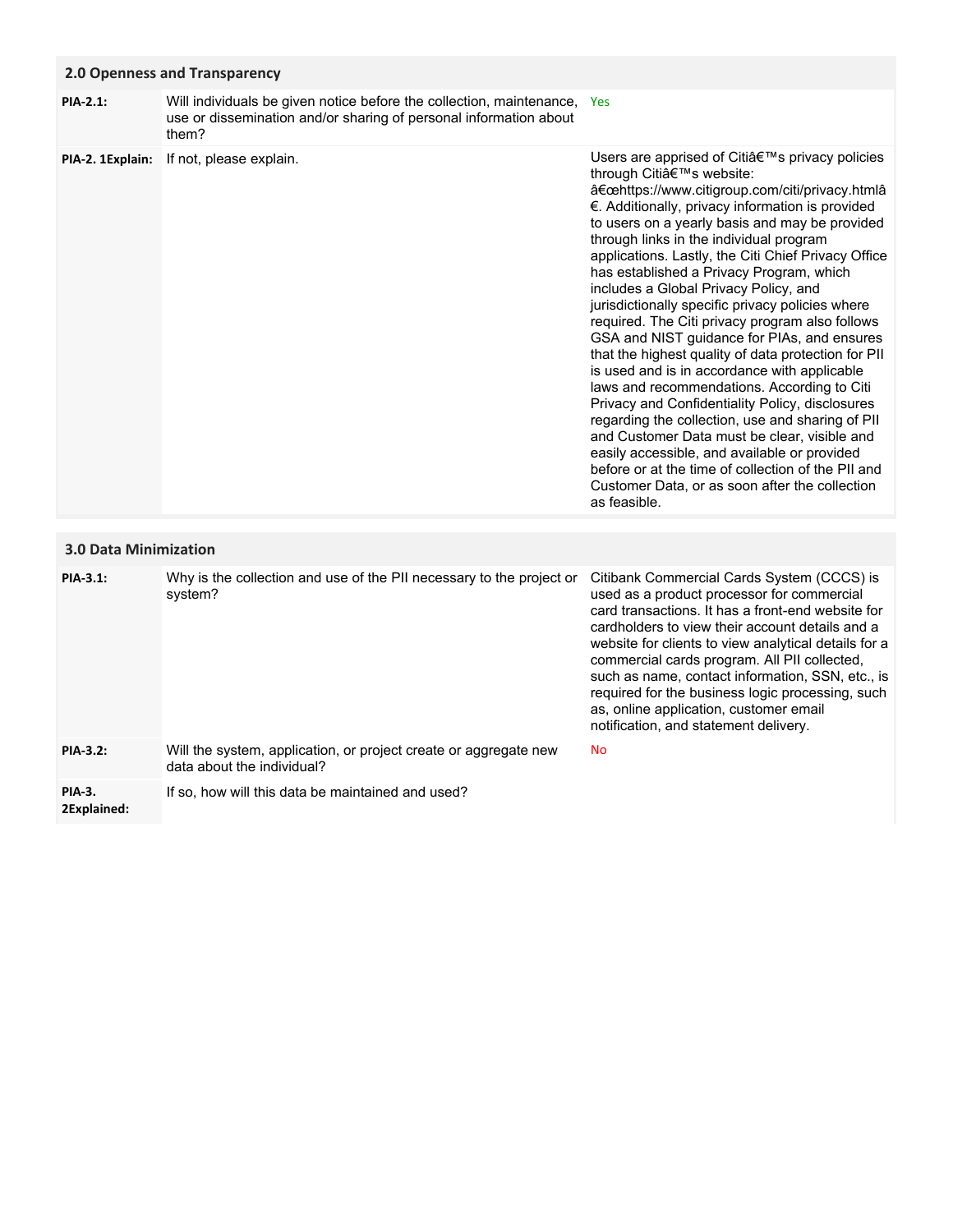| PIA-3.3:         | What protections exist to protect the consolidated data and<br>prevent unauthorized access? | Consolidated data is protected through<br>entitlement, role and hierarchy level access.<br>There is restricted access to data files and<br>databases to approved temporary privileged<br>support IDs - access is logged and reviewed. All<br>files are sent and received encrypted with<br>different keys for each client. Unauthorized<br>transfer of information is not allowed. No data is<br>stored on the web servers or DMZ network<br>layer. Data is encrypted in transmission. Data<br>is encrypted at rest in all databases.<br>Clears/cleans objects before reuse in the same<br>application This is tested through extensive<br>ethical hack testing conducted for all<br>applications. Within CCCS, access is restricted<br>only to the data that they are entitled based on<br>the role and customer hierarchy level. Manager<br>approval is required for the entitlement (e.g.,<br>role-based access for Citi employees), which is<br>maintained in a central repository called<br>Enterprise Entitlement Review System (EERS).<br>EERS provide detail description of these user<br>entitlements to facilitate entitlement reviews,<br>access revocation and identification of<br>privileged roles within the systems. Business<br>owner, application system owner, and the<br>Information Security Officer are responsible to<br>ensure that all sensitive data is being handled<br>properly. Entitlements for Citi employees are<br>reviewed and updated at least annually. |
|------------------|---------------------------------------------------------------------------------------------|---------------------------------------------------------------------------------------------------------------------------------------------------------------------------------------------------------------------------------------------------------------------------------------------------------------------------------------------------------------------------------------------------------------------------------------------------------------------------------------------------------------------------------------------------------------------------------------------------------------------------------------------------------------------------------------------------------------------------------------------------------------------------------------------------------------------------------------------------------------------------------------------------------------------------------------------------------------------------------------------------------------------------------------------------------------------------------------------------------------------------------------------------------------------------------------------------------------------------------------------------------------------------------------------------------------------------------------------------------------------------------------------------------------------------------------------------------------------------------------------|
| <b>PIA-3.4:</b>  | Will the system monitor the public, GSA employees, or<br>contractors?                       | None                                                                                                                                                                                                                                                                                                                                                                                                                                                                                                                                                                                                                                                                                                                                                                                                                                                                                                                                                                                                                                                                                                                                                                                                                                                                                                                                                                                                                                                                                        |
| PIA-3. 4Explain: | Please elaborate as needed.                                                                 | This system does not provide the capability to<br>identify, locate, and monitor individuals. The<br>systems mobile application does not use<br>Location Services.                                                                                                                                                                                                                                                                                                                                                                                                                                                                                                                                                                                                                                                                                                                                                                                                                                                                                                                                                                                                                                                                                                                                                                                                                                                                                                                           |
| <b>PIA-3.5:</b>  | What kinds of report(s) can be produced on individuals?                                     | The types of reports that are produced are<br>dependent on the agency. The system has the<br>capability of producing various types of reports,<br>to include account lists, transaction details, and<br>delinquency information (up to and including<br>write-off information). Reports are generally<br>produced in a hierarchical manner, based on<br>the requestors privileges. In this manner, the<br>rollup reports (and search functions) do not<br>generally identify individuals, but do have the<br>ability to drill down to individual records. In this<br>manner, an individual user may be identified.                                                                                                                                                                                                                                                                                                                                                                                                                                                                                                                                                                                                                                                                                                                                                                                                                                                                          |
| <b>PIA-3.6:</b>  | Will the data included in any report(s) be de-identified?                                   | Yes                                                                                                                                                                                                                                                                                                                                                                                                                                                                                                                                                                                                                                                                                                                                                                                                                                                                                                                                                                                                                                                                                                                                                                                                                                                                                                                                                                                                                                                                                         |
| PIA-3. 6Explain: | If so, what process(es) will be used to aggregate or de-identify the<br>data?               | The types of reports that are produced are<br>dependent on the agency. The system does not<br>have the inherent ability to de-identify<br>individuals; however, reports are generally<br>produced in a hierarchical manner, based on<br>the requestors privileges. In this manner, the<br>rollup reports (and search functions) do not<br>generally identify individuals, but do have the<br>ability to drill down to individual records. In this<br>manner an individual user may be identified.                                                                                                                                                                                                                                                                                                                                                                                                                                                                                                                                                                                                                                                                                                                                                                                                                                                                                                                                                                                           |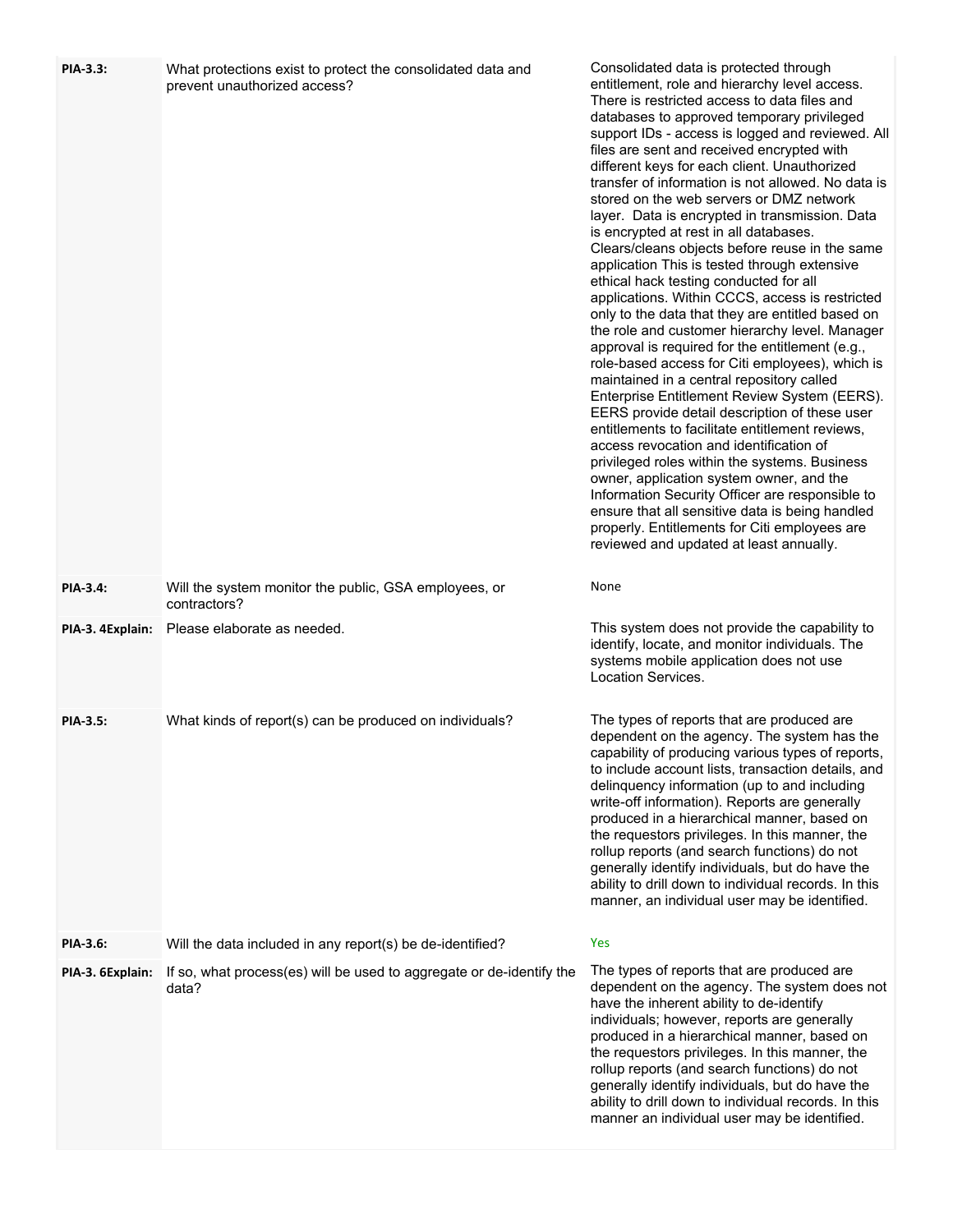|                              | 4.0 Limits on Using and Sharing Information                                                                                                                |                                                                                                                                                                                                                                                                                                                                                                                                                                                                                                                                                                                                                                                                                                            |
|------------------------------|------------------------------------------------------------------------------------------------------------------------------------------------------------|------------------------------------------------------------------------------------------------------------------------------------------------------------------------------------------------------------------------------------------------------------------------------------------------------------------------------------------------------------------------------------------------------------------------------------------------------------------------------------------------------------------------------------------------------------------------------------------------------------------------------------------------------------------------------------------------------------|
| PIA-4.1:                     | Is the information in the system, application, or project limited to<br>only the information that is needed to carry out the purpose of the<br>collection? | <b>Yes</b>                                                                                                                                                                                                                                                                                                                                                                                                                                                                                                                                                                                                                                                                                                 |
| <b>PIA-4.2:</b>              | Will GSA share any of the information with other individuals,<br>federal and/or state agencies, or private-sector organizations?                           | Private-Sector Organizations                                                                                                                                                                                                                                                                                                                                                                                                                                                                                                                                                                                                                                                                               |
| PIA-4.2How:                  | If so, how will GSA share the information?                                                                                                                 | Information is not shared with other Federal,<br>State, Local, agencies. In accordance with Citi<br>Privacy and Confidentiality Policy, Businesses<br>and Global Functions must only share PII and<br>Customer Data with affiliates, Third Parties and<br>other parties to the extent necessary for the<br>fulfilment of the specified or permissible<br>compatible purposes or for compliance with<br>legal and/or regulatory obligations, complaints,<br>investigations or requests and as permitted by<br>applicable laws and regulations. Additional<br>general purpose information regarding Citi and<br>Privacy can be found at:<br>https://online.citi.com/US/JRS/portal/template.d<br>o?ID=Privacy |
| <b>PIA-4.3:</b>              | Is the information collected:                                                                                                                              | Directly from the Individual                                                                                                                                                                                                                                                                                                                                                                                                                                                                                                                                                                                                                                                                               |
| PIA-4.30ther<br>Source:      | What is the other source(s)?                                                                                                                               | Citi collects information directly from the<br>individual to the greatest extent practicable, as<br>well as from the designated Program<br>Administrator, Card System Processor, and<br>employer, as applicable. Businesses and Global<br>Functions that collect PII and Customer Data<br>must disclose to individuals and customers how<br>PII and Customer Data will be collected, used<br>and shared. Businesses and Global Functions<br>must collect, use, and share PII and Customer<br>Data in accordance with its disclosures and with<br>applicable laws and regulations. WAS BOTH<br>only one value allowed                                                                                       |
| <b>PIA-4.4:</b>              | Will the system, application, or project interact with other systems,<br>applications, or projects, either within or outside of GSA?                       | Yes                                                                                                                                                                                                                                                                                                                                                                                                                                                                                                                                                                                                                                                                                                        |
| PIA-4.4Who<br>How:           | If so, who and how?                                                                                                                                        | Other GSA systems do not have access to the<br>data in the system, but the system shares data<br>dumps into GSA SmartPay Data warehouse.<br>GSA may make permissive disclosures<br>consistent with the routine uses listed in the<br>SORN(s) and shared with other Federal, State,<br>or Local, agencies.                                                                                                                                                                                                                                                                                                                                                                                                  |
| PIA-4. 4Formal<br>Agreement: | Is a formal agreement(s) in place?                                                                                                                         | O                                                                                                                                                                                                                                                                                                                                                                                                                                                                                                                                                                                                                                                                                                          |
| PIA-4.4No<br>Agreement:      | Why is there not a formal agreement in place?                                                                                                              | GSA may make permissive disclosures<br>consistent with the routine uses listed in the<br>SORN(s) and shared with other Federal, State,<br>or Local, agencies.                                                                                                                                                                                                                                                                                                                                                                                                                                                                                                                                              |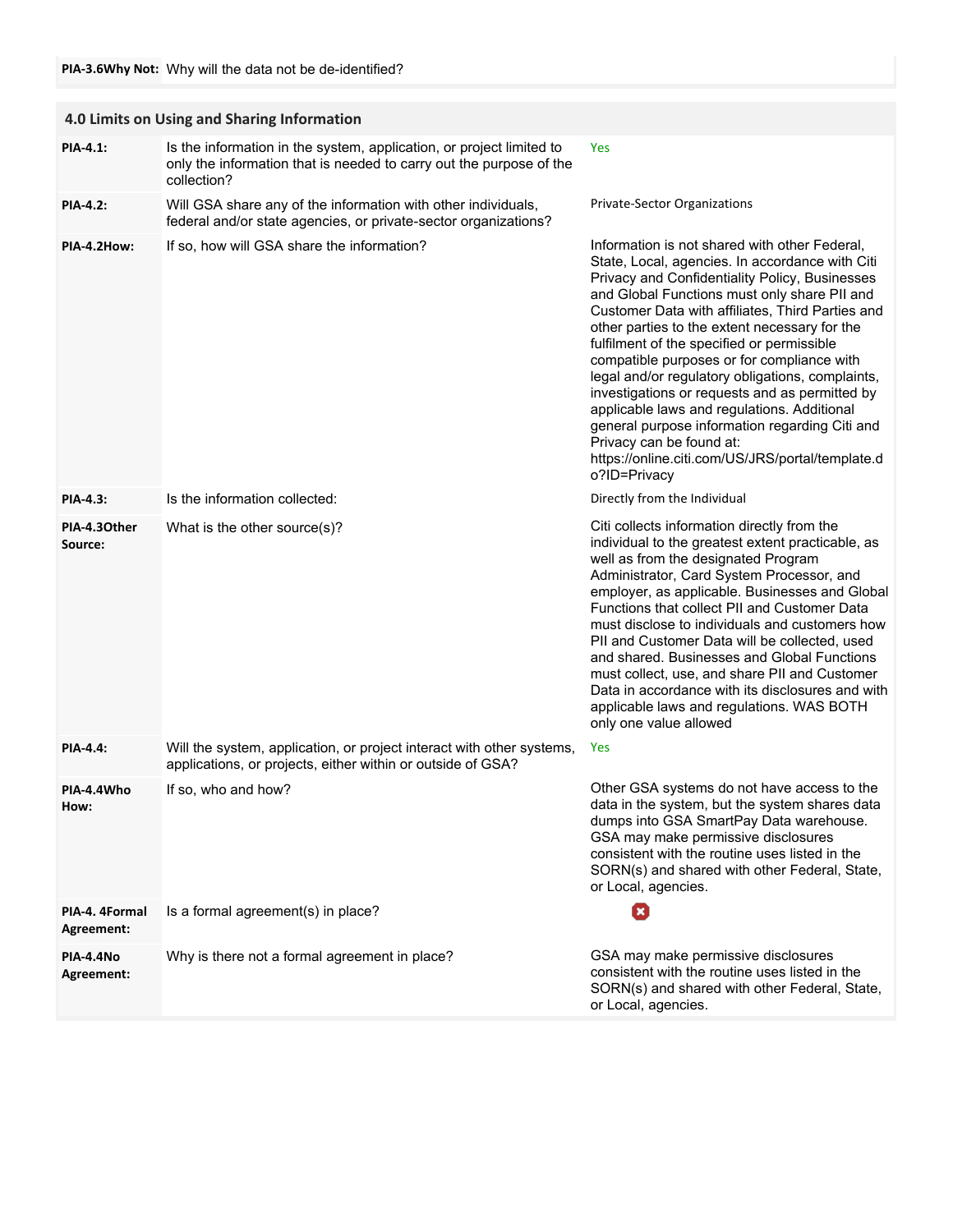# **5.0 Data Quality and Integrity**

| PIA-5.1:            | How will the information collected, maintained, used, or<br>disseminated be verified for accuracy and completeness? | Citi collects PII directly from the individual to the<br>greatest extent practicable, as well as from the<br>designated Program Administrator, Card<br>System Processor, and employer, as<br>applicable. Citi checks for and corrects as<br>necessary, any inaccurate or outdated PII used<br>by its systems; and, issues guideline ensuring<br>and maximizing the quality, utility, objectivity,<br>and integrity of disseminated information. The<br>system validates field edit checks for proper<br>data entry, format and required/not required edit<br>checks, by the users or Program Administrators.<br>Programmatic checks are done on the data<br>fields received in the files, such as, numeric<br>data for phone numbers. Completeness of each<br>record within the files are checked by file format<br>type.                                                                                                             |
|---------------------|---------------------------------------------------------------------------------------------------------------------|---------------------------------------------------------------------------------------------------------------------------------------------------------------------------------------------------------------------------------------------------------------------------------------------------------------------------------------------------------------------------------------------------------------------------------------------------------------------------------------------------------------------------------------------------------------------------------------------------------------------------------------------------------------------------------------------------------------------------------------------------------------------------------------------------------------------------------------------------------------------------------------------------------------------------------------|
| <b>6.0 Security</b> |                                                                                                                     |                                                                                                                                                                                                                                                                                                                                                                                                                                                                                                                                                                                                                                                                                                                                                                                                                                                                                                                                       |
| PIA-6.1a:           | Who or what will have access to the data in the system,<br>application, or project?                                 | Access to the system is limited to cardholders,<br><b>Customer Program Administrators (GSA</b><br>employees or contractors), and limited Citi<br>personnel with the proper entitlements based on<br>their role and corporate client hierarchy level.                                                                                                                                                                                                                                                                                                                                                                                                                                                                                                                                                                                                                                                                                  |
| PIA-6.1b:           | What is the authorization process to gain access?                                                                   | With regard to Citi personnel, access is<br>restricted only to the data that they are entitled<br>based on the role and customer hierarchy level.<br>Manager approval is required for the<br>entitlement, which is maintained in a central<br>repository called Enterprise Entitlement Review<br>System (EERS). EERS provide detail<br>description of these user entitlements to<br>facilitate entitlement reviews, access revocation<br>and identification of privileged roles within the<br>systems. Business owner, application system<br>owner, and the Information Security Officer are<br>responsible to ensure that the privacy data is<br>being handled properly. Entitlements are<br>reviewed and updated at least annually. In<br>general, only customer service representatives,<br>upon request by the cardholder, and system<br>administrators, in the management of the<br>underlying system, have access to CCCS data. |
| PIA-6.2:            | Has a System Security Plan (SSP) been completed for the<br>Information System(s) supporting the project?            | Yes                                                                                                                                                                                                                                                                                                                                                                                                                                                                                                                                                                                                                                                                                                                                                                                                                                                                                                                                   |
| PIA-6.2a:           | Enter the actual or expected ATO date from the associated<br>authorization package.                                 | 6/29/2022                                                                                                                                                                                                                                                                                                                                                                                                                                                                                                                                                                                                                                                                                                                                                                                                                                                                                                                             |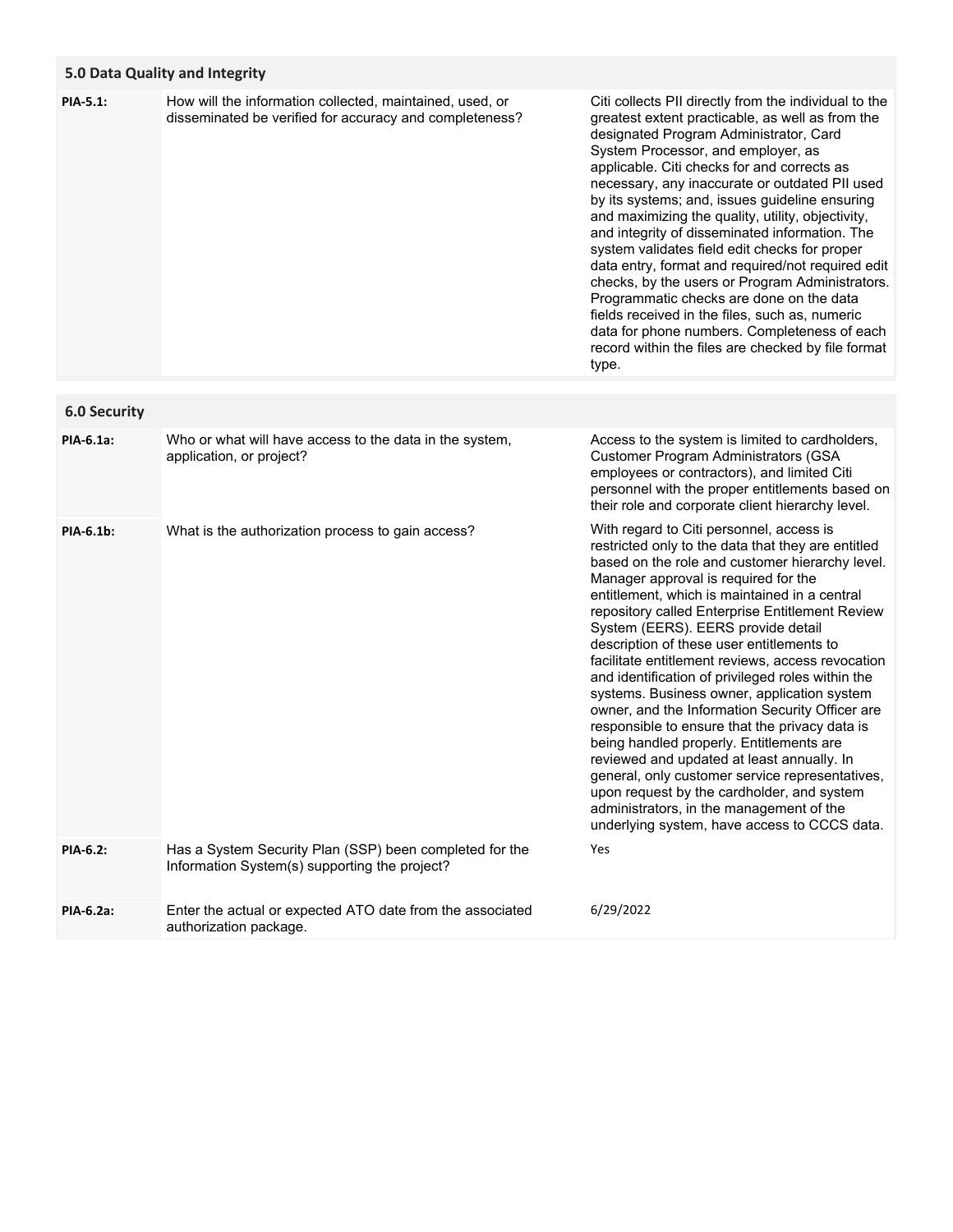| PIA-6.3:                     | How will the system or application be secured from a physical,<br>technical, and managerial perspective?                   | All system resources and access are controlled<br>via user entitlements. User entitlements are<br>checked at least annually by applicable<br>managers. Extensive ethical hack testing is<br>conducted for all applications. Unauthorized<br>transfer of information is not allowed. No data is<br>stored on the web servers or DMZ network<br>layer. Data is encrypted in transmission. All<br>sensitive fields will be encrypted in the<br>database. Clears/cleans objects before reuse<br>in the same application. All critical PII data is<br>masked on the screen. Citi performs daily<br>incremental and weekly full backup of system<br>information. Data Center building access has<br>single entry controlled by man traps. Data<br>Center employee access controlled by a<br>combination or badge reader, biometric hand<br>reader, and iris scanner as applicable $a \in \mathcal{C}$<br>Visitors must go through a separate man trap<br>and sign in at the security desk. Data Center<br>security guards onsite, on duty, 24/7, monitor all<br>security cameras and alarms from a security<br>control center. Physical access logs are<br>reviewed monthly; inventories of all critical<br>equipment, including access devices are<br>performed quarterly |
|------------------------------|----------------------------------------------------------------------------------------------------------------------------|----------------------------------------------------------------------------------------------------------------------------------------------------------------------------------------------------------------------------------------------------------------------------------------------------------------------------------------------------------------------------------------------------------------------------------------------------------------------------------------------------------------------------------------------------------------------------------------------------------------------------------------------------------------------------------------------------------------------------------------------------------------------------------------------------------------------------------------------------------------------------------------------------------------------------------------------------------------------------------------------------------------------------------------------------------------------------------------------------------------------------------------------------------------------------------------------------------------------------------------------------------------------|
| <b>PIA-6.4:</b>              | Are there mechanisms in place to identify and respond to<br>suspected or confirmed security incidents and breaches of PII? | Yes                                                                                                                                                                                                                                                                                                                                                                                                                                                                                                                                                                                                                                                                                                                                                                                                                                                                                                                                                                                                                                                                                                                                                                                                                                                                  |
| PIA-6.4What:                 | What are they?                                                                                                             | Citi has multiple programs in place to identify<br>suspected or confirmed security incidents and<br>breaches. The system undergoes periodic<br>security scans to detect vulnerable software.<br>There are ongoing reviews of system audit logs<br>to detect abnormal system conditions. Citi has a<br>fraud detection program that is used to detect<br>and respond to suspected fraudulent uses of<br>cards. In addition to real-time monitoring of all<br>external IPs via IDS, Citis Citigroup Threat<br>Assessment Center (CTAC) group monitors the<br>IDS alerts, records suspicious activity in tickets<br>and escalates them to the Intrusion Detection<br>and Vulnerability Analysis (IDVA) group that<br>takes further action to address them according<br>to established procedures.                                                                                                                                                                                                                                                                                                                                                                                                                                                                       |
| 7.0 Individual Participation |                                                                                                                            |                                                                                                                                                                                                                                                                                                                                                                                                                                                                                                                                                                                                                                                                                                                                                                                                                                                                                                                                                                                                                                                                                                                                                                                                                                                                      |
| <b>PIA-7.1:</b>              | What opportunities do individuals have to consent or decline to<br>provide information?                                    | The GSA IT Security Policy and GSA<br>requirements for PIAs, SORNs, Privacy Act<br>Statements, Annual Reviews of system notices<br>ensure that GSA limits the collection and<br>retention of PII to the minimum elements<br>identified for the purposes described in the<br>notice for which the individual has provided<br>consent. GSA cannot deny a legal right, benefit,<br>or privilege if individuals refuse to provide their<br>SSN unless the law requires disclosure or, for<br>systems operated before 1 January 1975, a law<br>or regulation adopted prior to that date required<br>disclosure in order to verify the identity of the<br>individual.                                                                                                                                                                                                                                                                                                                                                                                                                                                                                                                                                                                                      |
| PIA-7.10pt:                  | Can they opt-in or opt-out?                                                                                                | Yes                                                                                                                                                                                                                                                                                                                                                                                                                                                                                                                                                                                                                                                                                                                                                                                                                                                                                                                                                                                                                                                                                                                                                                                                                                                                  |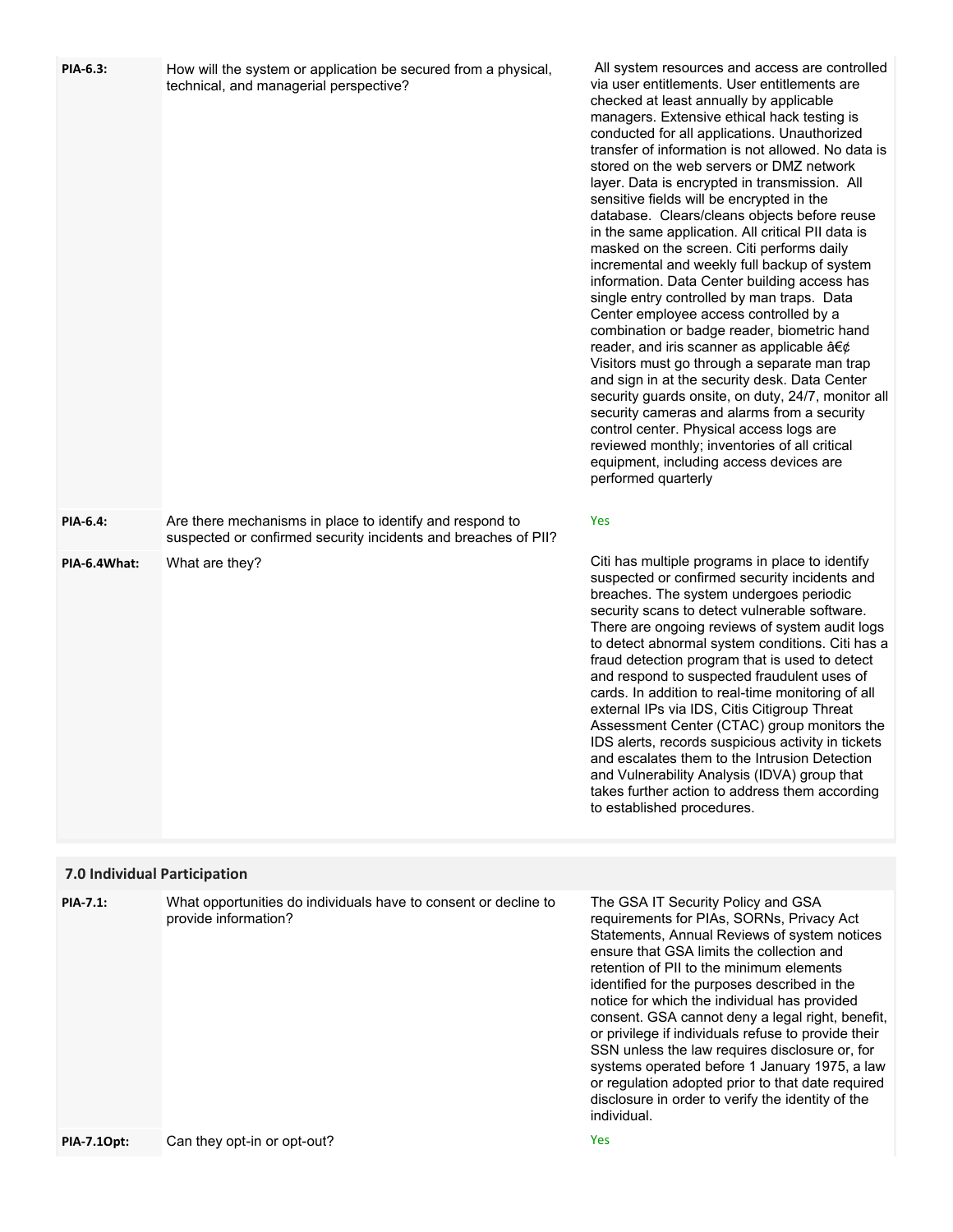| PIA-7. 1Explain: | If there are no opportunities to consent, decline, opt in, or opt out,<br>please explain. | An agency can only make collection from GSA<br>mandatory when a Federal statute, executive<br>order, regulation, or other lawful order<br>specifically imposes a duty on the person to<br>provide the information; and the person is<br>subject to a specific penalty for failing to provide<br>the requested information. The effects, if any, of<br>not providing the information – for example<br>the loss or denial of a privilege, benefit, or<br>entitlement sought as a consequence of not<br>furnishing the requested information. According<br>to Citi Privacy and Confidentiality Policy,<br>Businesses and Global Functions must collect<br>and use only as much PII and Customer Data<br>as is reasonably necessary or appropriate to<br>provide products and services or as disclosed.<br>Disclosures regarding the collection, use and<br>sharing of PII and Customer Data must be clear,<br>visible and easily accessible, and available or<br>provided before or at the time of collection of<br>the PII and Customer Data, or as soon after the<br>collection as feasible. Individuals may request<br>not to receive marketing material or solicitations<br>and to receive marketing communications via<br>their preferred channels (e.g., email, phone, text<br>messages, etc.) to the extent feasible and in<br>accordance with applicable laws and<br>regulations. This includes opting out of<br>marketing solicitations but does not preclude<br>communications that are required to perform<br>Citi's contractual, legal or regulatory<br>responsibilities. Businesses and Global<br>Functions must comply promptly with marketing<br>opt-out requests in consultation with Legal,<br>Compliance and/or regulatory authorities as<br>required. |
|------------------|-------------------------------------------------------------------------------------------|-----------------------------------------------------------------------------------------------------------------------------------------------------------------------------------------------------------------------------------------------------------------------------------------------------------------------------------------------------------------------------------------------------------------------------------------------------------------------------------------------------------------------------------------------------------------------------------------------------------------------------------------------------------------------------------------------------------------------------------------------------------------------------------------------------------------------------------------------------------------------------------------------------------------------------------------------------------------------------------------------------------------------------------------------------------------------------------------------------------------------------------------------------------------------------------------------------------------------------------------------------------------------------------------------------------------------------------------------------------------------------------------------------------------------------------------------------------------------------------------------------------------------------------------------------------------------------------------------------------------------------------------------------------------------------------------------------------------------------------------------------------------------|
| <b>PIA-7.2:</b>  | What are the procedures that allow individuals to access their<br>information?            | Individuals have the ability to access their PII<br>maintained in GSA system(s) of records. GSA<br>publishes CFR Part 105-64 GSA Privacy Act<br>Rules, which governs how individuals may<br>request access to records maintained in a<br>Privacy Act system of records. GSA also<br>provides access procedures in system of<br>records notices and adheres to Privacy Act<br>requirements and OMB policies and guidance<br>for the proper processing of Privacy Act<br>Requests. According to Citi Privacy and<br>Confidentiality Policy, Businesses and Global<br>Functions must honor customer communication<br>preferences, access requests and correction<br>requests to the extent provided by law or<br>regulation. Where provided by applicable laws<br>and regulations, individuals may upon proper<br>authorization request access to their PII in a<br>form permissible under applicable laws and<br>regulations. Additionally, cardholders may<br>request access to their data by contacting a Citi<br>customer service representative                                                                                                                                                                                                                                                                                                                                                                                                                                                                                                                                                                                                                                                                                                                     |
| PIA-7.3:         | Can individuals amend information about themselves?                                       | Yes                                                                                                                                                                                                                                                                                                                                                                                                                                                                                                                                                                                                                                                                                                                                                                                                                                                                                                                                                                                                                                                                                                                                                                                                                                                                                                                                                                                                                                                                                                                                                                                                                                                                                                                                                                   |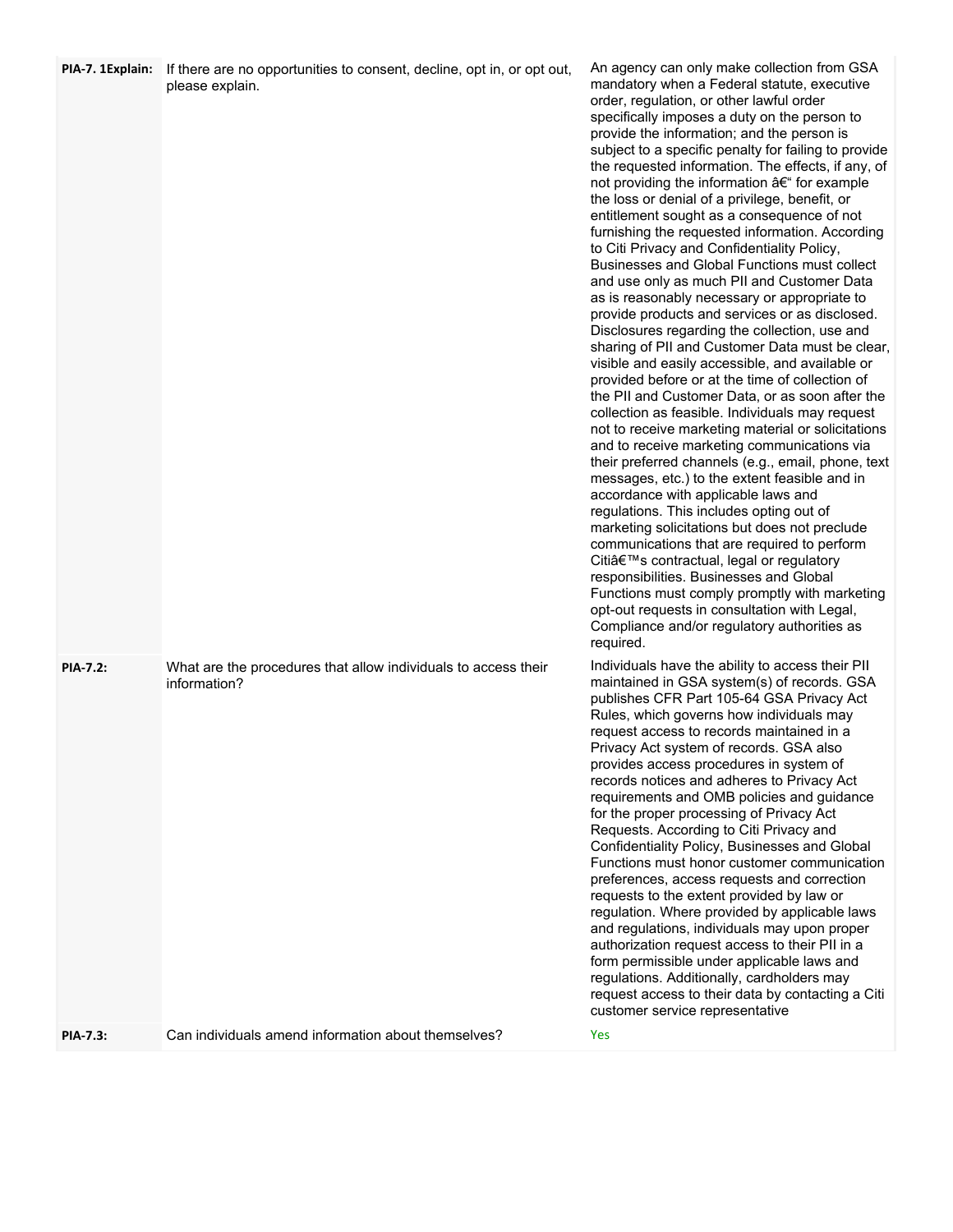| PIA-7.3How: | How do individuals amend information about themselves? | GSA provides a process for individuals to have<br>inaccurate PII maintained by the organization<br>corrected or amended, as appropriate; and,<br>establishes a process for disseminating<br>corrections or amendments of the PII to other<br>authorized users of the PII, such as external<br>information-sharing partners, and where<br>feasible and appropriate, notifies affected<br>individuals that their information has been<br>corrected or amended. More information about<br>PII redress can be found in CFR Part 105-64<br>GSA Privacy Act Rules. Citi allows individuals to<br>participate in the management of their PII where<br>legally required. The amendment is carried out<br>by the AOPC or the CAS as applicable.<br>According to Citi Privacy and Confidentiality<br>Policy, Businesses and Global Functions have a<br>shared responsibility with customers and staff to<br>keep PII and customer data accurate and up-to-<br>date. Businesses and Global Functions must<br>honor customer communication preferences,<br>access requests and correction requests to the<br>extent provided by law or regulation. Where<br>provided by applicable laws and regulations,<br>individuals may upon proper authorization,<br>review the accuracy of their PII and, where<br>appropriate or legally required, request to have<br>it corrected, completed or amended. Business<br>owner, application system owner, and the<br>Information System Security Officer are<br>responsible to ensure that the privacy data is<br>being handled properly. User access is<br>restricted only to the data that they are entitled<br>based on the role and customer hierarchy level.<br>Misuse of data by those having access is<br>reinforced by entitlement, and any violation is<br>reported. Updates to confidential PII data are<br>logged IAW Citi Information Security Standards<br>(CISS). |
|-------------|--------------------------------------------------------|---------------------------------------------------------------------------------------------------------------------------------------------------------------------------------------------------------------------------------------------------------------------------------------------------------------------------------------------------------------------------------------------------------------------------------------------------------------------------------------------------------------------------------------------------------------------------------------------------------------------------------------------------------------------------------------------------------------------------------------------------------------------------------------------------------------------------------------------------------------------------------------------------------------------------------------------------------------------------------------------------------------------------------------------------------------------------------------------------------------------------------------------------------------------------------------------------------------------------------------------------------------------------------------------------------------------------------------------------------------------------------------------------------------------------------------------------------------------------------------------------------------------------------------------------------------------------------------------------------------------------------------------------------------------------------------------------------------------------------------------------------------------------------------------------------------------------------------------------------------------------------------------------------|